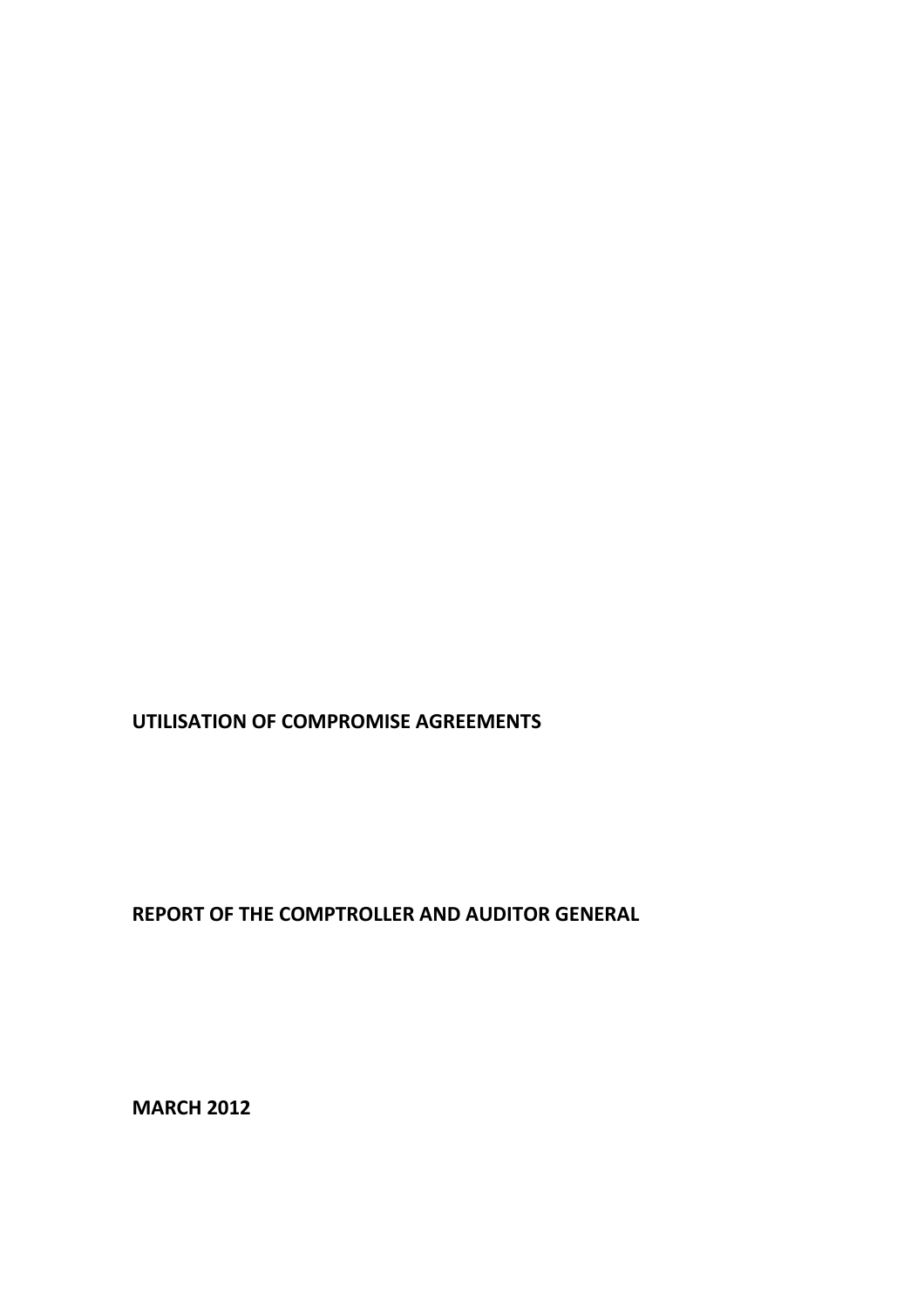Utilisation of compromise agreements Report of the Comptroller and Auditor General March 2012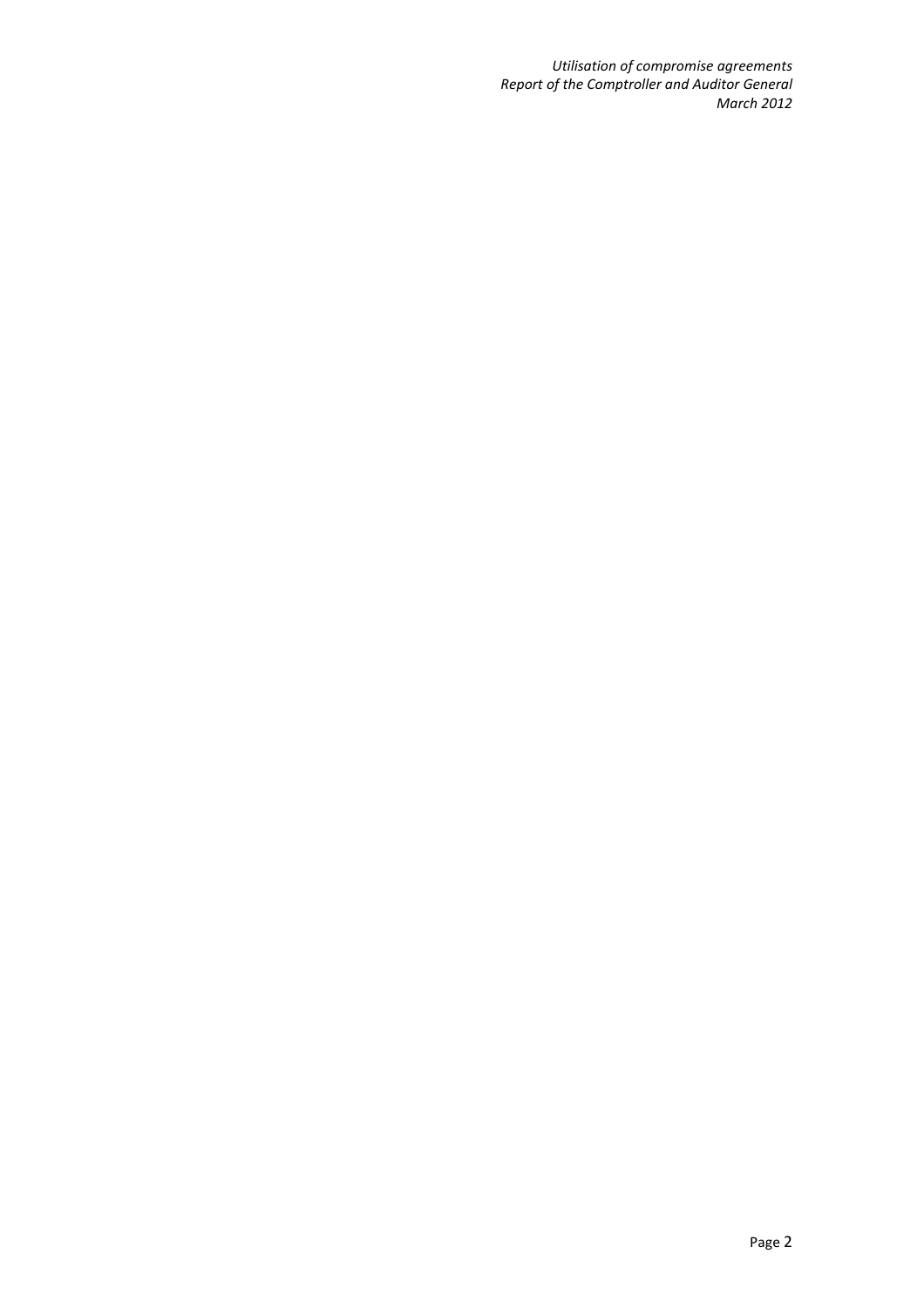# **TABLE OF CONTENTS**

| SECTION TWO - SUMMARY OF FINDINGS AND RECOMMENDATIONS  8                   |  |
|----------------------------------------------------------------------------|--|
| SECTION THREE - BACKGROUND TO COMPROMISE AGREEMENTS  9                     |  |
|                                                                            |  |
|                                                                            |  |
|                                                                            |  |
|                                                                            |  |
|                                                                            |  |
|                                                                            |  |
|                                                                            |  |
|                                                                            |  |
|                                                                            |  |
| SECTION FIVE - APPROVAL OF COMPROMISE AGREEMENTS  17                       |  |
|                                                                            |  |
|                                                                            |  |
|                                                                            |  |
| SECTION SIX - COMPANIES IN WHICH THE STATES HAVE A SUBSTANTIAL INTEREST 19 |  |
|                                                                            |  |
|                                                                            |  |
|                                                                            |  |
|                                                                            |  |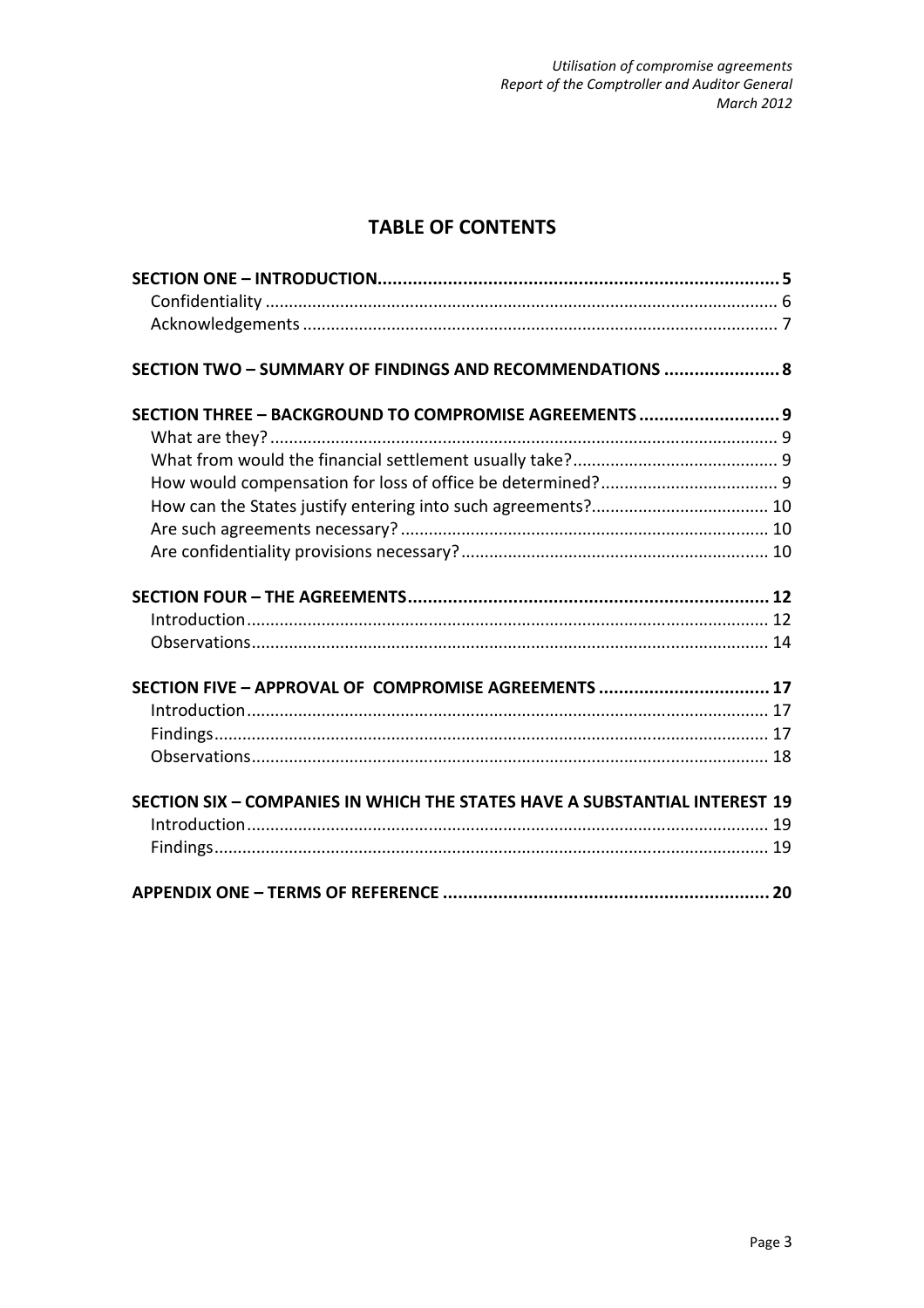Utilisation of compromise agreements Report of the Comptroller and Auditor General March 2012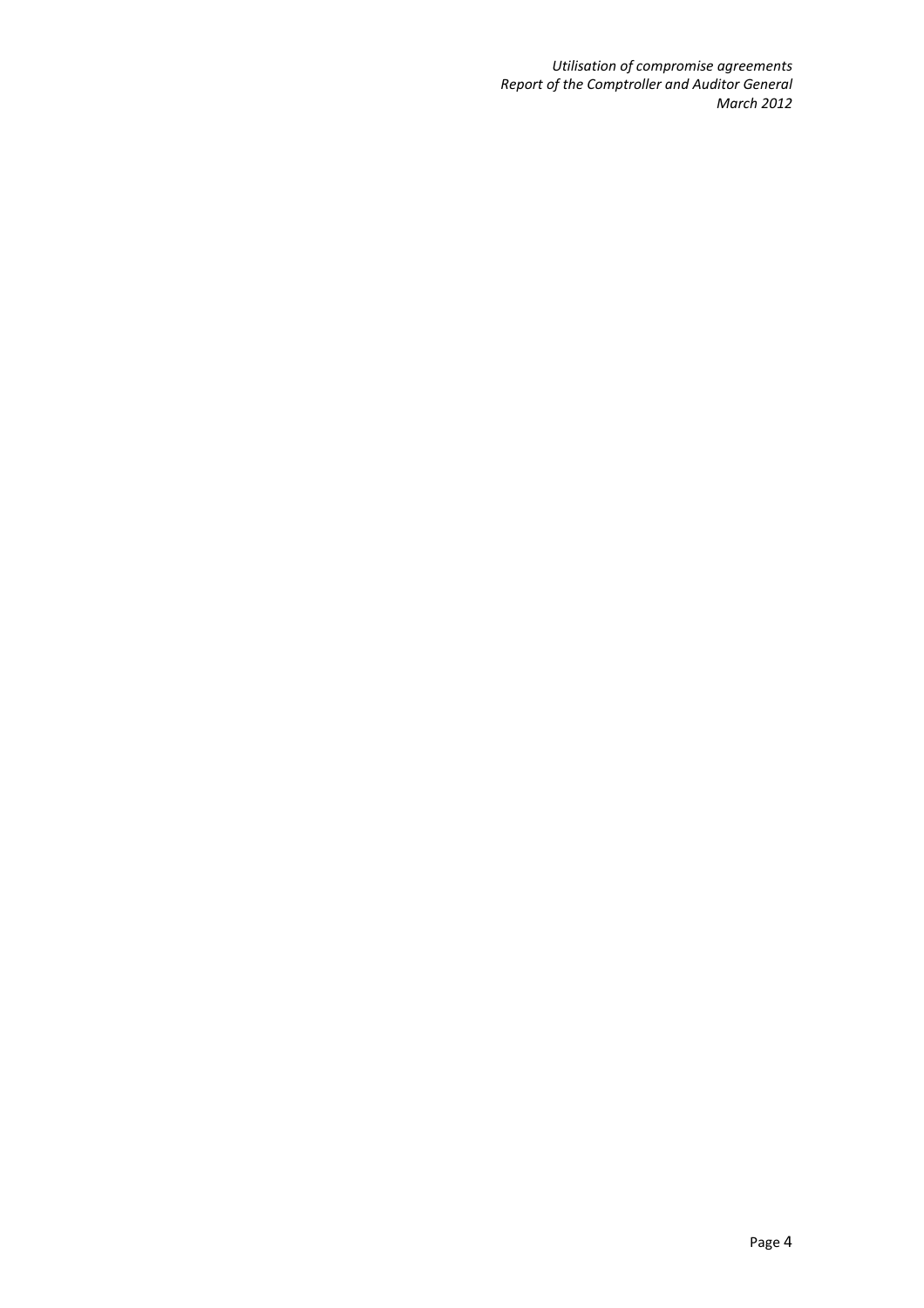# SECTION ONE – INTRODUCTION

- 1. This paper is the report of a review of compromise agreements entered into by the States during the past five years. The terms of reference for the review are set out in Appendix One.
- 2. The review was undertaken following a request from the Public Accounts Committee in the light of public concern about the limited information which had emerged concerning the existence of agreements and the payments made under them and in the light of Proposition P2/2012. Since the Committee made its request, the Chief Minister presented a report entitled: 'Utilisation of Compromise Agreement'<sup>1</sup> and has disclosed certain information about two such agreements.
- 3. The work of this review involved:
	- (1) identifying all agreements of the sort described in the Chief Minister's statement which were entered into by the States during the past five years;
	- (2) examining the documents relating to these agreements: to a large extent these documents represented the personal files recording the interaction between the States and the employees concerned during their employment;
	- (3) establishing the basis on which the decision to enter into each compromise agreement was justified;
	- (4) establishing whether in substance<sup>2</sup> the process set out in the Chief Minister's statement was followed in respect of each agreement;
	- (5) confirming the information contained within the relevant personal files to the records of payments maintained by the Treasury and Resources Department;
	- (6) reviewing the practice adopted in respect of compromise agreements by the companies in which the States have substantial interests;
	- (7) reviewing the information appearing in the States' financial accounting records of payments made under such agreements; and
	- (8) reviewing the outcome of this work and the nature of the agreements to identify issues which may require to be addressed.

 $\overline{a}$ 

<sup>1</sup> R27/2012/ Presented to the States on 28 February 2012.

 $\overline{2}$  The procedure set out in the Chief Minister's statement was not in force formally before the date of that statement although all of the key issues identified in that statement needed to be satisfied in the past in some way. Thus the extent of compliance was assessed 'in substance'.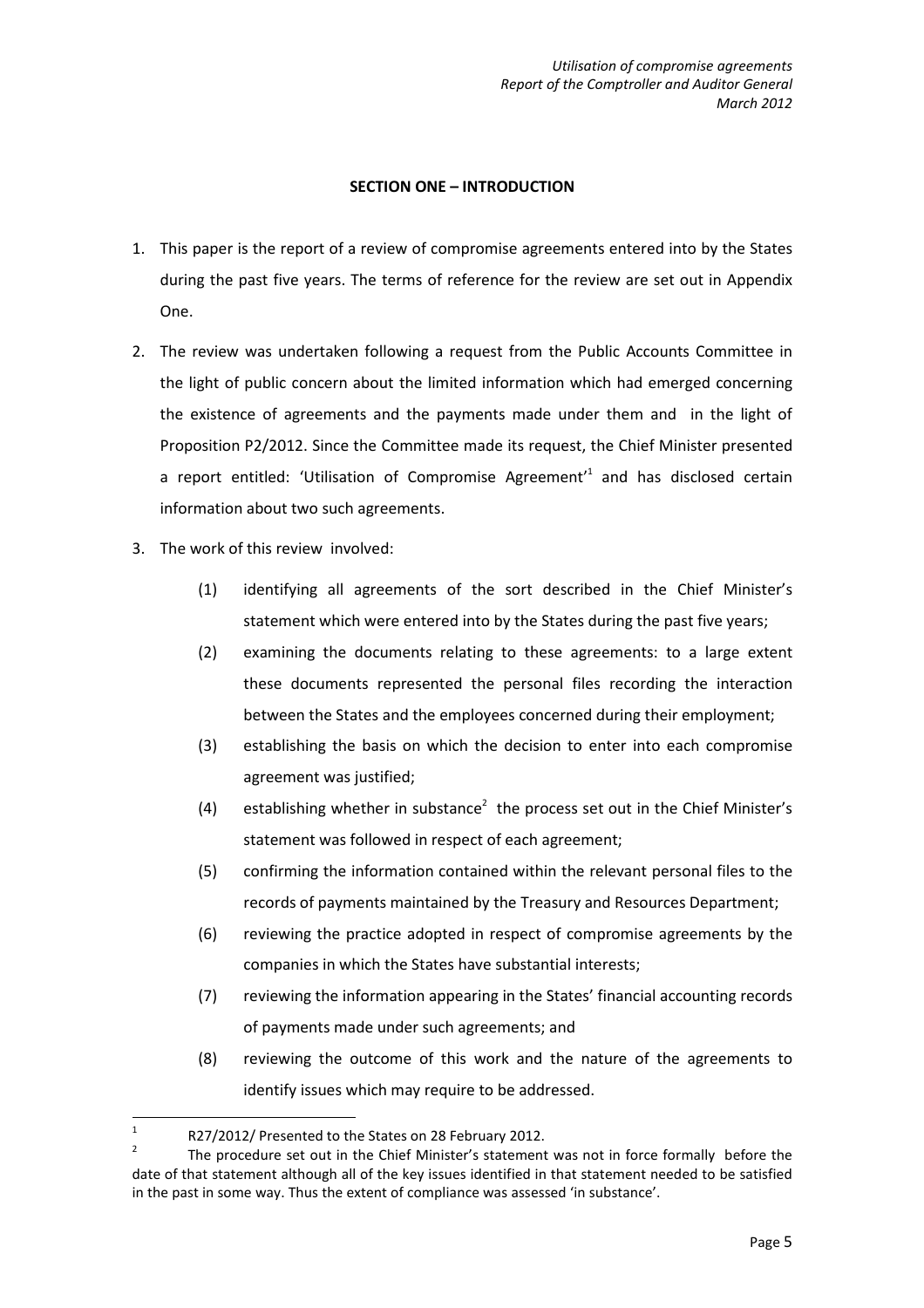- 4. From this review, it became clear that one agreement, that concerning the termination of the employment of the former Chief Executive was exceptional in a number of respects. It seemed appropriate to provide detailed disclosure of the circumstances in which the States' obligations to the former Chief Executive came to be accepted and in which the agreement came to pass. Accordingly, that report is the subject of a separate report which is being published at the same time as this paper.
- 5. Of course, the Chief Minister has made a public statement concerning the amount paid under the agreement. The Chief Minister has also made a public statement of the amount paid under an agreement with another former Chief Officer. That agreement was also covered by this review; but displayed no exceptional characteristics which justified detailed disclosure of the circumstances.
- 6. The results of the review in respect of all the compromise agreements that were identified are set out in this paper (apart from that with the former Chief Executive) under the following headings:
	- (1) a summary of the terms of the agreements (Section Four);
	- (2) an explanation of the extent to which proper approval processes were followed (Section Five); and
	- (3) a description of the practice of companies in which the States have substantial interests (Section Six).
- 7. However, I will first set out a summary of my findings and recommendations (Section Two) and a description of the background to compromise agreements (Section Three).

# Confidentiality

- 8. My normal approach to reporting would be to disclose appropriate details of transactions in which the States have been involved. In the course of my work I concluded that this approach would not be wise in this case.
- 9. Compromise agreements deal with the basis on which certain employees' employment by the States is terminated. They may be signed in circumstances which do not imply any failure or fault on the part of the employee (e.g. termination in the context of a management reorganisation or termination following a period of ill health). Whilst it is important that the States are transparent about the use of public money the duty of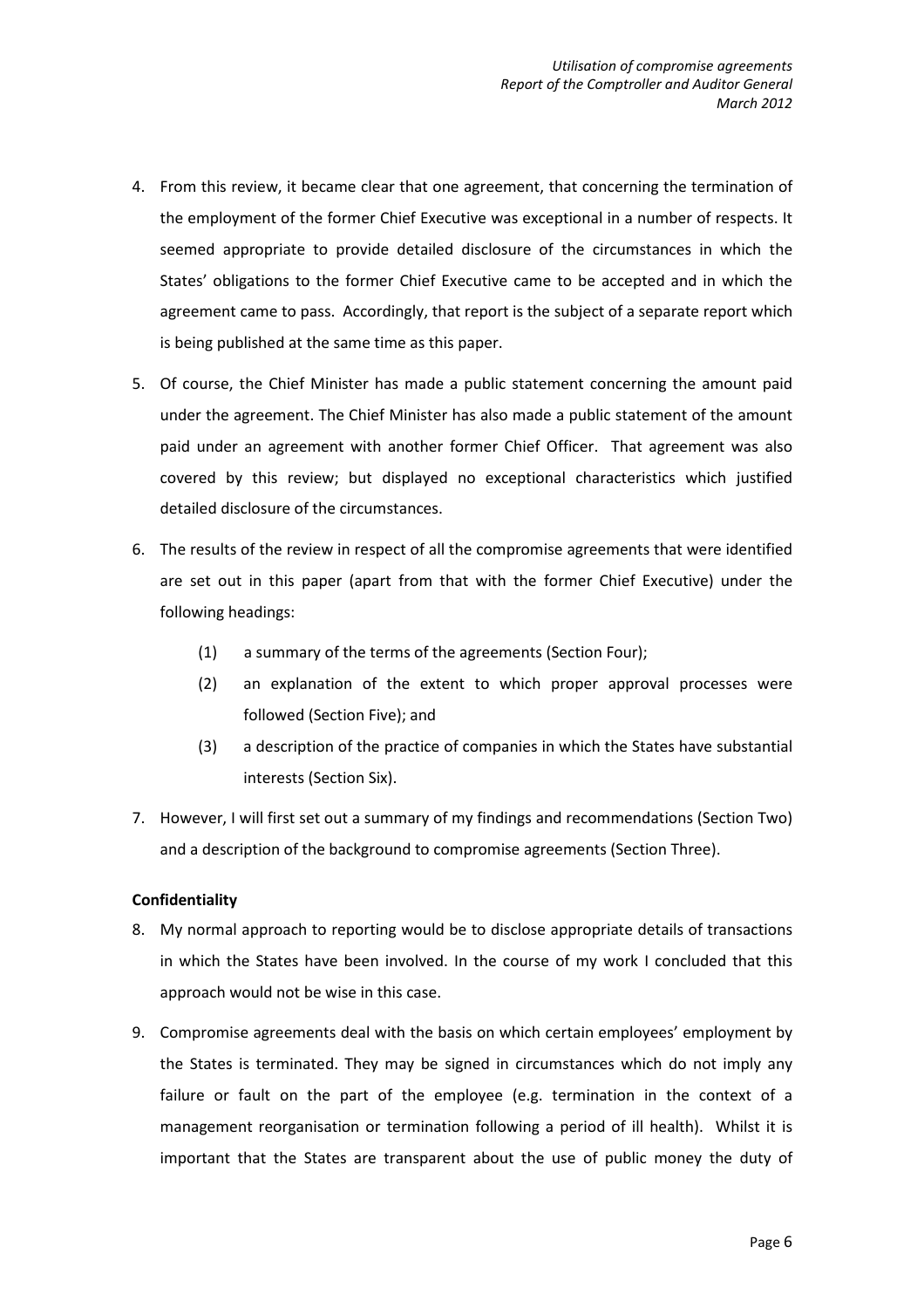transparency must be balanced against the personal rights to privacy of former employees who have signed compromise agreements.

- 10. I have therefore adopted the following approach:
	- (1) my work was based solely upon the documents in the possession of the States (i.e. I have not interviewed either current officers of the States or former employees);
	- (2) in this report, the information which I will provide is set out largely in summary form in a way that should not permit identification of the former employees concerned;
	- (3) I have prepared a confidential paper which sets out a detailed analysis of each of the agreements covered in summary in this report. That confidential paper has been provided to the Chief Minister, the Acting Chief Executive, the Chairman of the Public Accounts Committee, the Chairman of the Corporate Service Scrutiny Panel and the Deputy who proposed Proposition P2 /2012;
	- (4) as the agreement with the former Chief Executive is exceptional in nature, that agreement is covered in detail in an accompanying report.

# Acknowledgements

- 11. A number of officer of the States and companies in which the States hold substantial interests have been asked to provide information and documents very quickly to permit the speedy completion of this report.
- 12. I am most grateful for their assistance and good humour.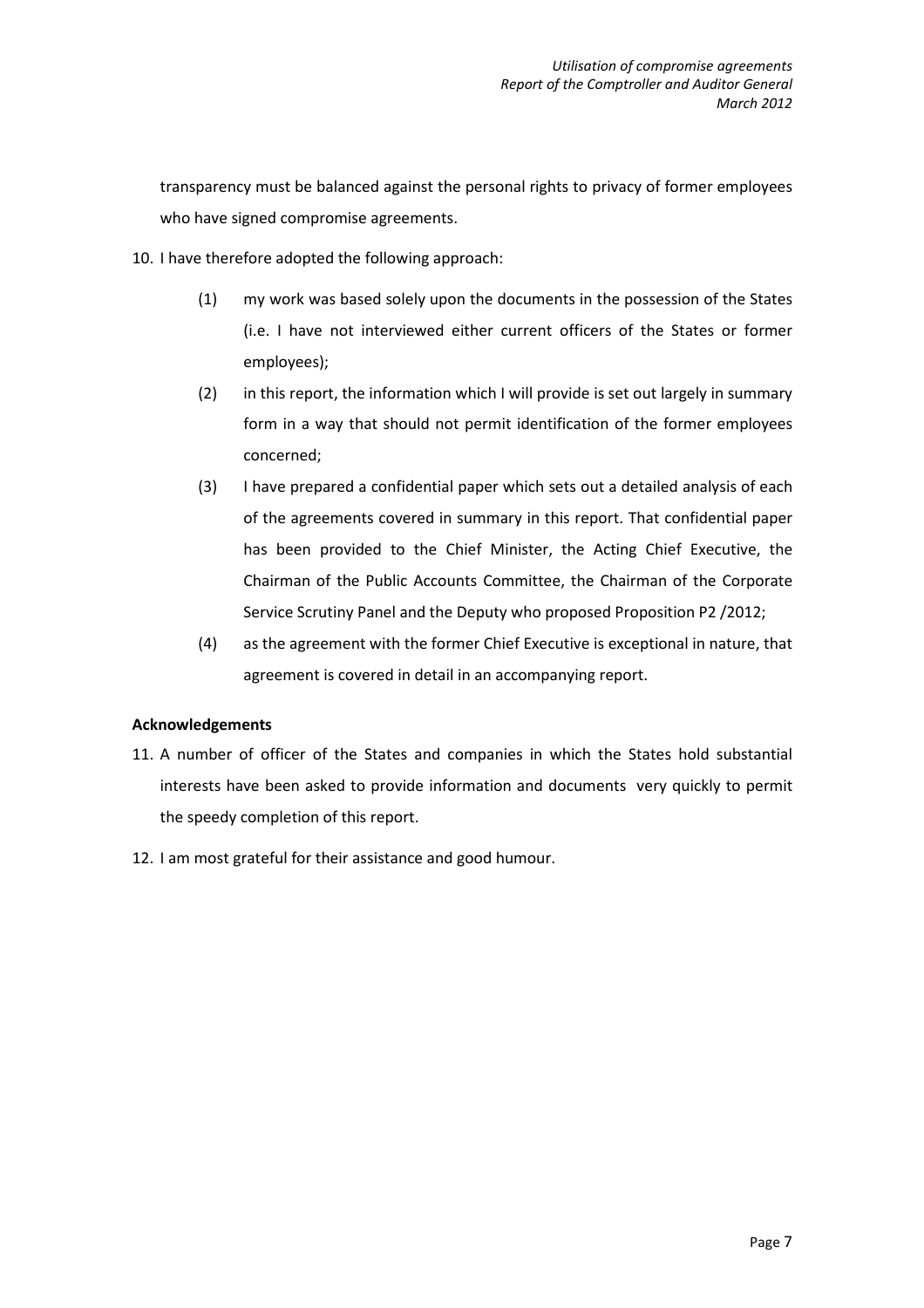# SECTION TWO – SUMMARY OF FINDINGS AND RECOMMENDATIONS

- 13. My recommendations may be summarised in the following way:
	- (1) Code of Conduct for Ministers

Consideration should be given to the development of the Code of Conduct for Ministers to deal explicitly with the relationship between Ministers and officers, taking appropriate account of the guidance currently available in other jurisdictions.

Comment: it is unrealistic to expect that a culture based on mutual respect can be created in the States if Ministers do not behave in a manner consistent with that culture. This is not to say that Ministers will not have cause from time to time to disagree with officers or to pressure them to improve performance.

(2) Independent oversight

Consideration should be given to establishing arrangements for independent oversight of the relationships between Ministers and officers.

Comment: it is best to attempt to improve relationships before they have broken down irretrievably. The current arrangement in which there has been no independent source of counsel or guidance has not worked satisfactorily.

(3) Performance management

Consideration should be given to reinforcing the importance of performance management and to ways of eliminating the behaviours which impede effective performance management.

Comment: the States should recognise and acknowledge both good and poor performance consistently.

(4) States Employment Board

Consideration should be given to amending the process set out in the Chief Minister's statements so that all compromise agreements entered into by the States are reported to the States Employment Board.

Comment: the Board should know of all such agreements so that it can ensure that the lessons that should be learned from failures in relationships are being recognised.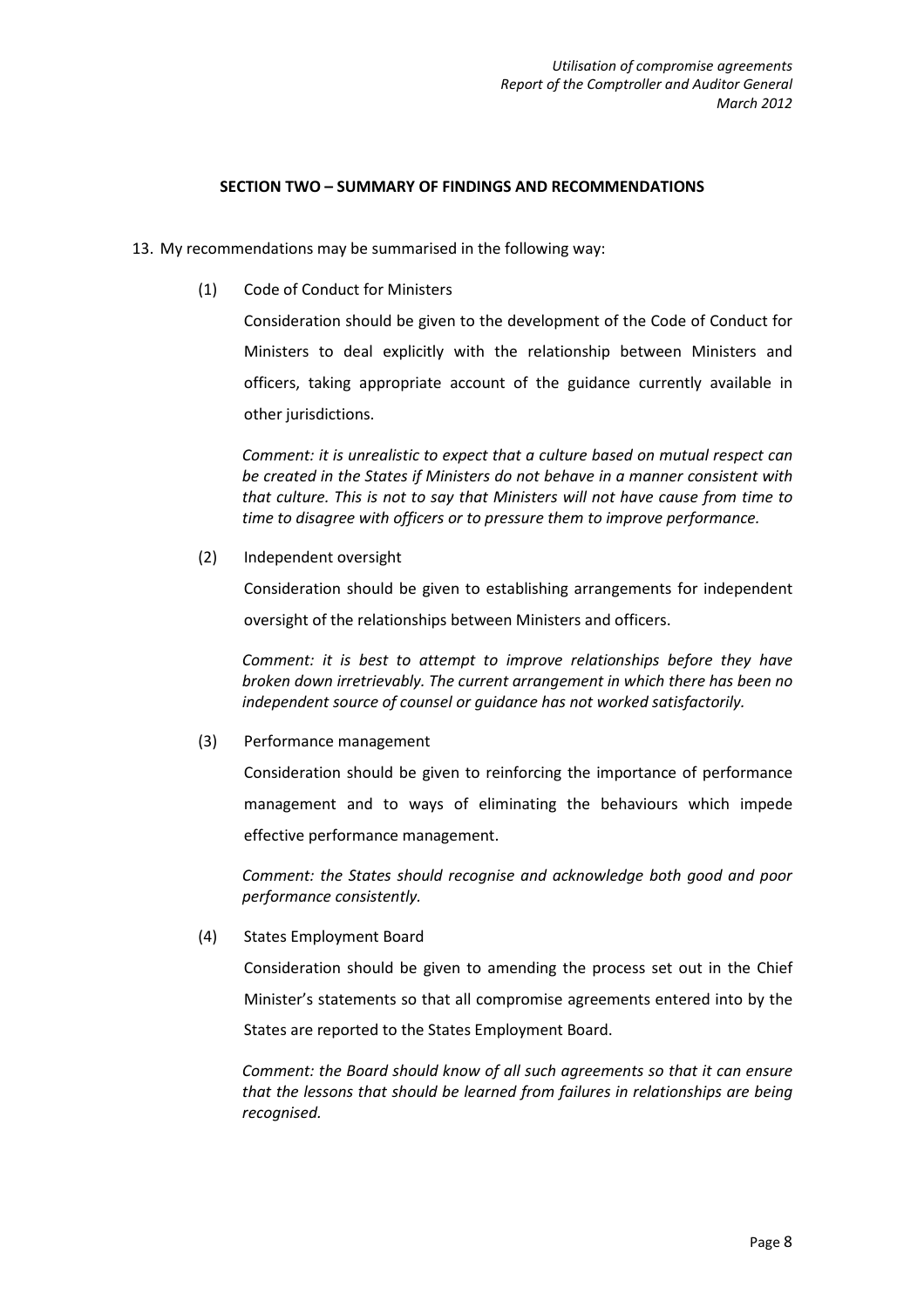# SECTION THREE – BACKGROUND TO COMPROMISE AGREEMENTS

### What are they?

14. For the purpose of this report, I have adopted the definition set out in the recent statement by the Chief Minister:

". . . a legally binding agreement in which an employee (or ex-employee) agrees not to pursue particular claims in relation to his or her employment of its termination, which is usually accompanied by a financial settlement that is considered to be in full and final settlement of any claims that might have been pursued by either party. Such an agreement is normally mutually beneficial to both parties, employer and employee, and is accompanies by a confidentiality clause.<sup>"3</sup>

# What from would the financial settlement usually take?

- 15. The form of the financial settlement will depend upon the negotiations between the parties and may take a number of forms: either being expressed as a single sum or as a number of different sums.
- 16. Typically, the financial settlement will recognise three elements:
	- (1) payments due in respect of an unexpired notice period as specified in the employee's contract of employment;
	- (2) payments due in respect of any other provisions of the contract of employment (e.g. accrued holiday entitlements); and
	- (3) where appropriate, compensation for loss of office.

# How would compensation for loss of office be determined?

- 17. In some circumstances, it may be inappropriate to make any such payment. For example, where an employee's employment is being terminated because of demonstrably poor performance, there should be no question of making such a payment.
- 18. However, in many other circumstances payment of compensation would be appropriate: e.g. where an employee leaves following a management reorganisation changing the terms of employment. In such cases, it should be remembered that public sector employees have rights under employment law as much as any private sector employees. Thus regard would often be paid to the level of award which an employment tribunal may

 $\overline{a}$ 3

Page 2; R27/2012.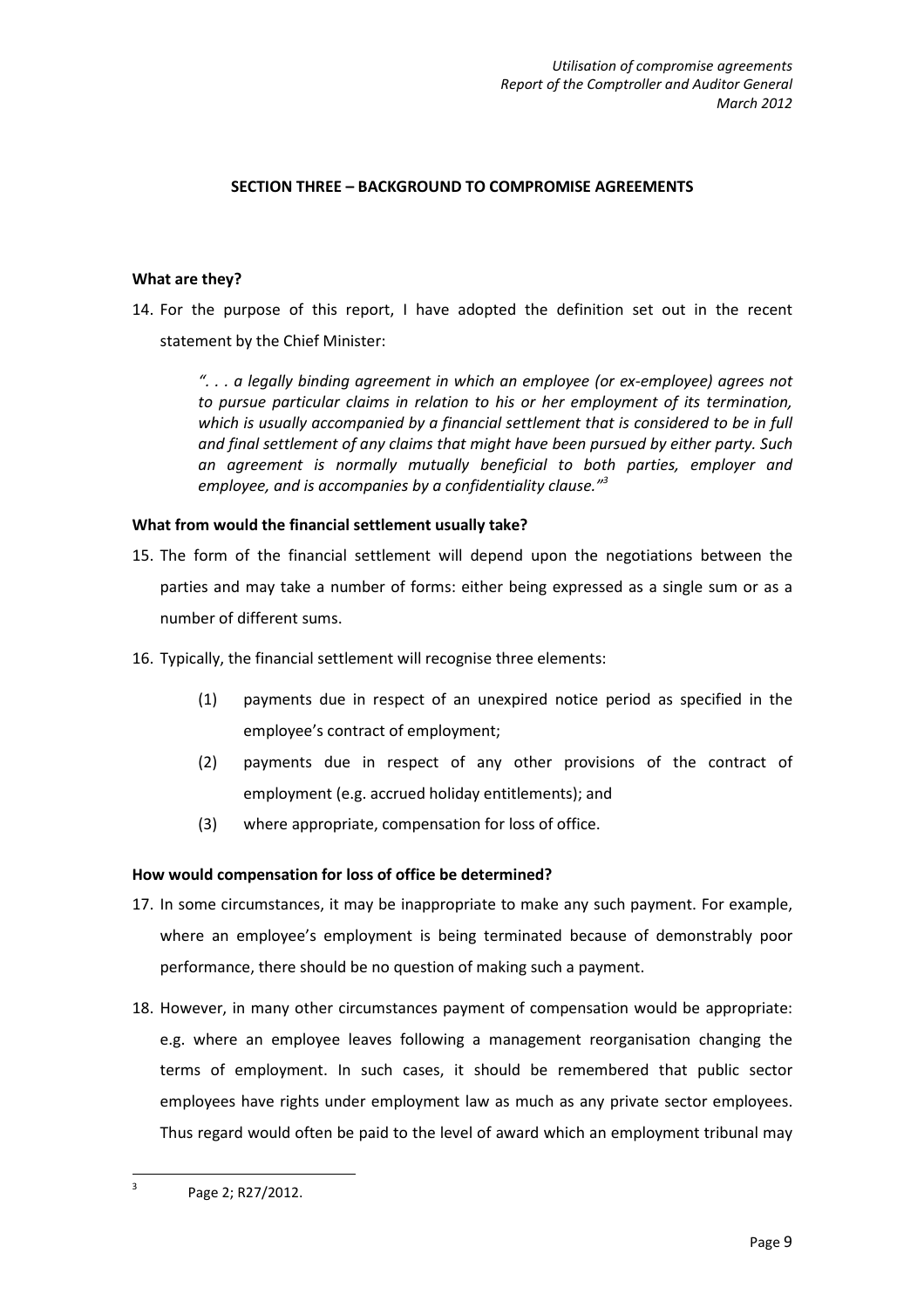make if an application were to be made on the grounds of unfair dismissal. Such awards are typically limited to amounts equal to six months' salary.

### How can the States justify entering into such agreements?

19. The States would be justified in entering into such an agreement if it permits the resolution of a situation that is undermining a department's performance but at a reasonable cost.

### Are such agreements necessary?

- 20. Problems in relationships with staff occur and need to be resolved. Sometimes they can be resolved without an employee leaving the organisation but at other times this may not be possible. When this is the case, there is a need for a mechanism by which a conclusion can be reached.
- 21. Problems can occur not just because inter-personal relationships become difficult but also because the organisation wants to change itself in ways that an employee finds unacceptable. For example, a management reorganisation might change the circumstances of an individual's position in ways that the employee finds unacceptable even thought the organisation hopes that the individual will stay in post. There is a need for a mechanism by which problems of this sort are resolved.
- 22. Quite apart from being able to resolve difficulties when they arise, organisations should also work to ensure that problems are avoided wherever possible. This why attention needs to be given to the internal culture of an organisation to ensure that staff work in as constructive a context as possible.
- 23. But where this breaks down, resolution is necessary and compromise agreements are a part of the means by which resolution can be achieved.

# Are confidentiality provisions necessary?

- 24. All of the compromise agreements provide that parties to the agreement should regard information about the terms of the agreement as confidential to the parties unless required to make disclosure by some process of law.
- 25. As compromise agreements concern matters that are personal, such provisions appear a necessary condition of securing agreement to them. Attempting to conclude an agreement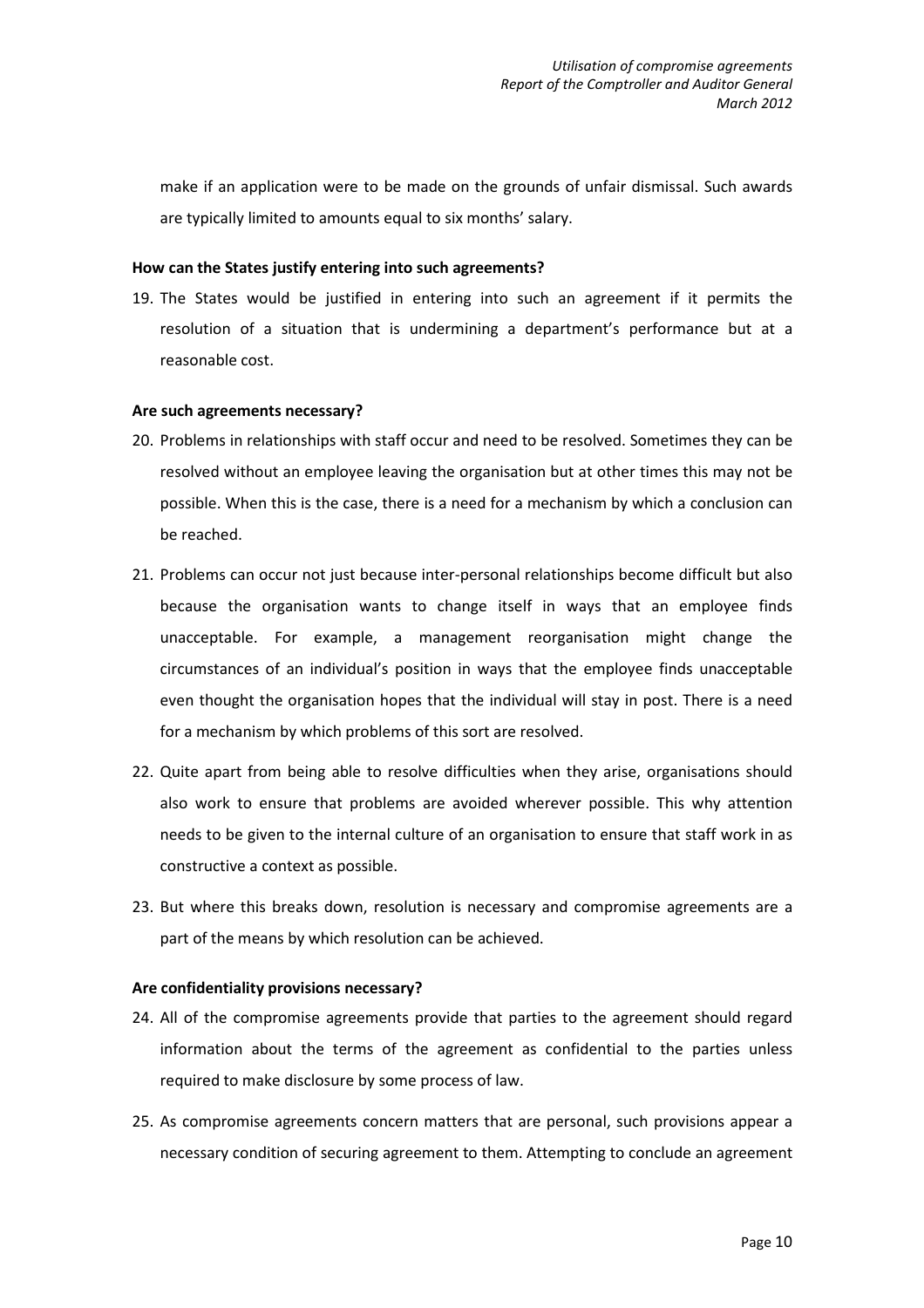without such a provision would be expected to make it more difficult for the parties to reach an agreement.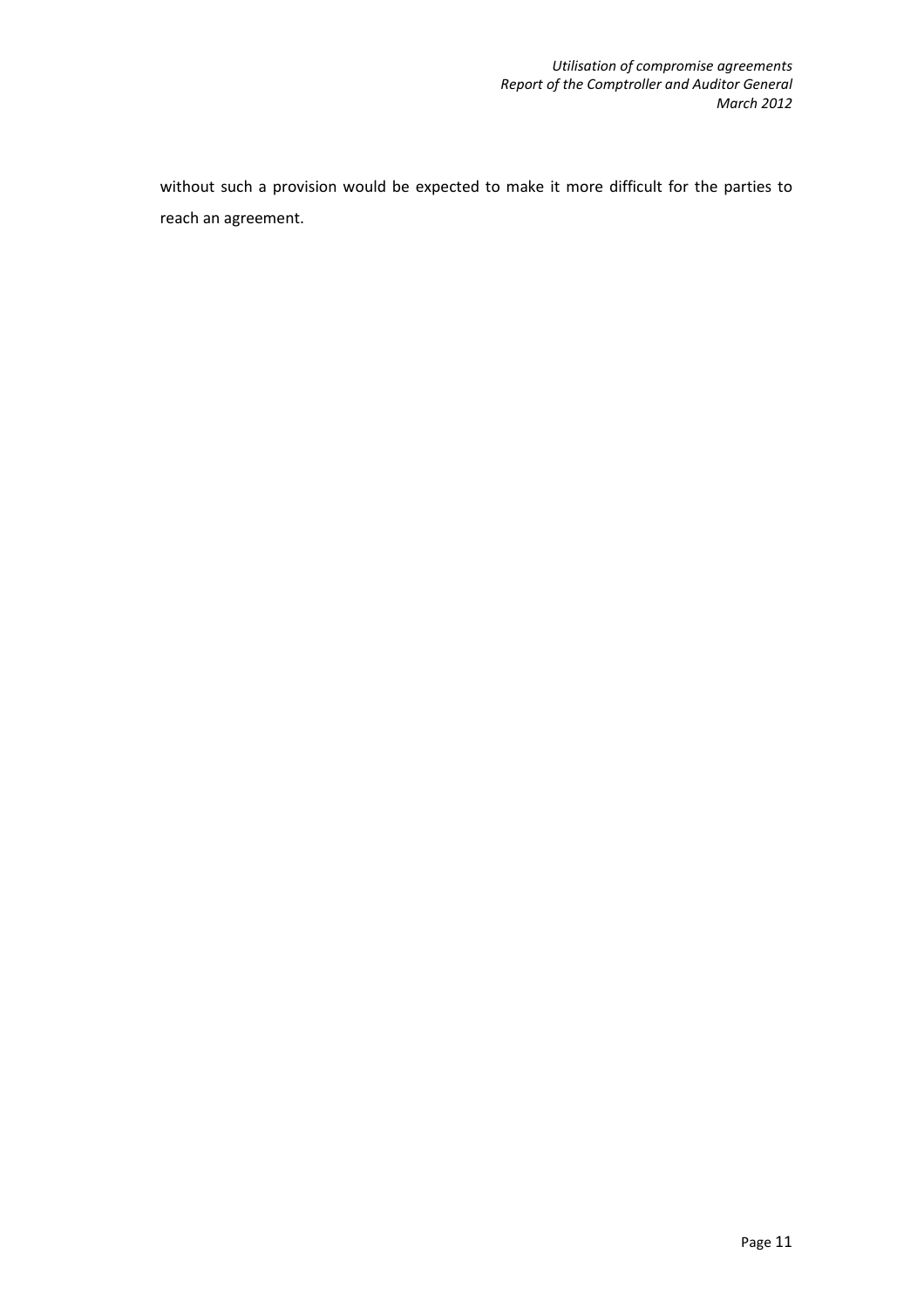# SECTION FOUR – THE AGREEMENTS

# Introduction

26. In this Section of the report, I will summarise the terms of the agreements that were covered by the review. To assist in preserving the confidentiality of the information, they are here presented in outline and in random order.

| Contract<br>No. | Grade<br>0f<br>staff<br>member | termination<br>Reasons<br>for<br>and<br>agreement                                                                                                                                                                                                                                                           | <b>Termination payment</b>                                                                                                                         |
|-----------------|--------------------------------|-------------------------------------------------------------------------------------------------------------------------------------------------------------------------------------------------------------------------------------------------------------------------------------------------------------|----------------------------------------------------------------------------------------------------------------------------------------------------|
|                 |                                |                                                                                                                                                                                                                                                                                                             |                                                                                                                                                    |
| $\mathbf{1}$    | Middle management              | Stress-related illness exacerbated/<br>caused by management criticism of<br>poor performance.                                                                                                                                                                                                               | Payment for notice period $-$ no<br>additional payment.                                                                                            |
|                 |                                | Agreement reached to bring the<br>situation to a close and to permit<br>replacement of the employee.                                                                                                                                                                                                        |                                                                                                                                                    |
| 2               | Middle management              | Stress-related illness related to the<br>employee's working conditions. No<br>alternative<br>position available<br>in<br>States. Employee willing to return to<br>work but his existing position offered<br>little prospect of relief from stress.<br>Impasse was becoming disruptive to<br>the department. | Payment for notice period (three<br>months);<br>together<br>with<br>a<br>termination payment (six months'<br>salary).                              |
|                 |                                | Agreement reached to bring impasse<br>to a conclusion and avoid a tribunal<br>hearing.                                                                                                                                                                                                                      |                                                                                                                                                    |
| 3               | Senior management              | Employee's position changed as a<br>result of departmental reorganisation<br>which he regarded as a significant<br>demotion. Employee unhappy with<br>change in circumstances which<br>seemed a basis for an application to<br>an employment tribunal.                                                      | Payment of approximately one<br>year's salary (to include payment<br>for the contractual notice period<br>and compensation for loss of<br>office). |
|                 |                                | Agreement reached in recognition of<br>the employee's case and to avoid the<br>disruption of a tribunal hearing.                                                                                                                                                                                            |                                                                                                                                                    |
| 4               | Chief Officer                  | Employee coming to the end of a<br>fixed term contract decided not to<br>accept a permanent appointment<br>partly because of concern over the<br>of<br>ministerial<br>extent<br>pressure.<br>Presented a problem to preserve<br>management leadership and stability<br>of the department.                   | Termination payment at the end of<br>the period of the extension equal<br>to one year's salary,                                                    |
|                 |                                | Agreement<br>reached<br>for<br>a<br>continuation of the existing term<br>initial<br>contract<br>(against<br>the<br>preference of the employee) to<br>permit continued leadership while a<br>successor was recruited.                                                                                        |                                                                                                                                                    |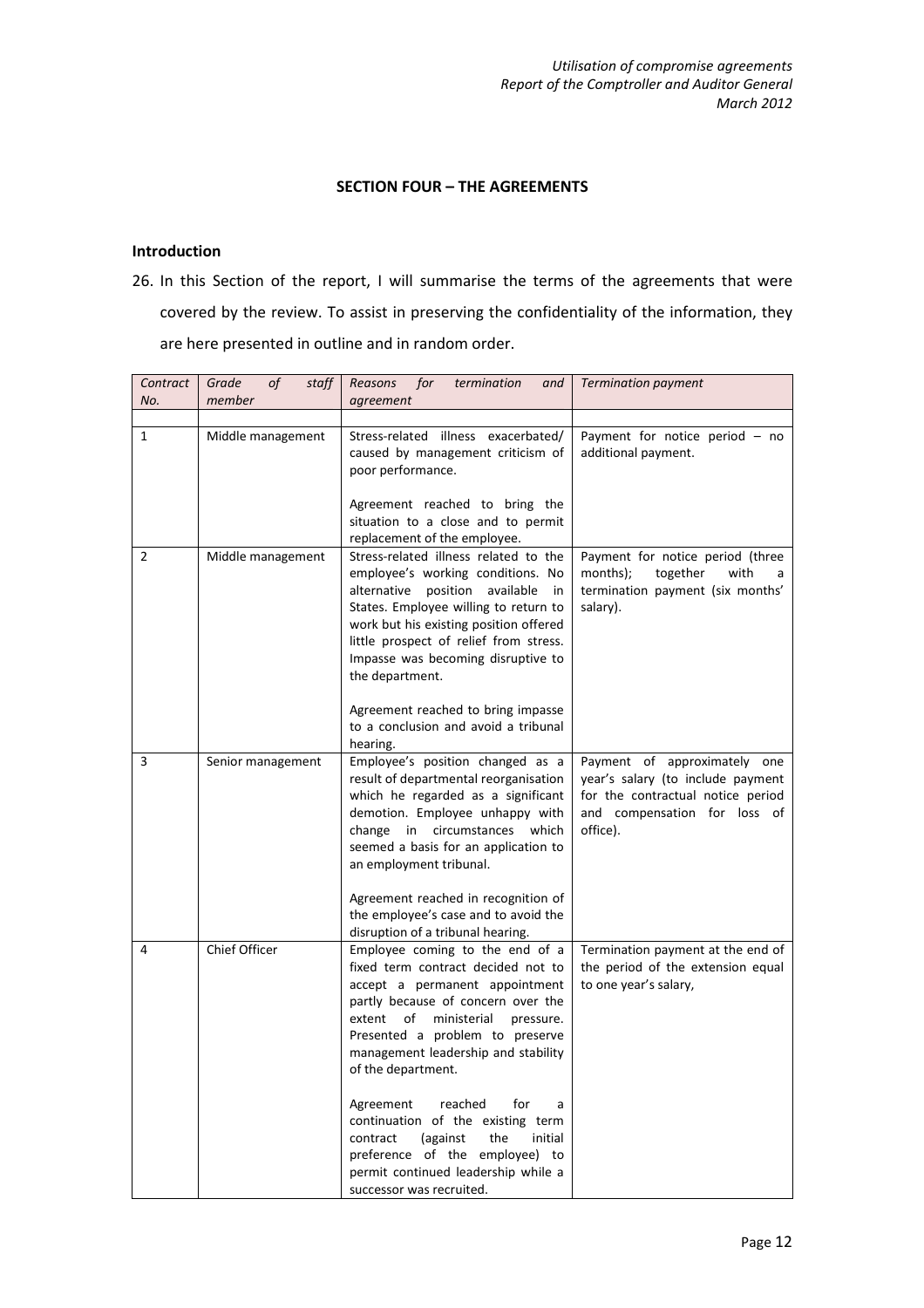| Contract<br>No. | Grade<br>0f<br>staff<br>member | Reasons<br>for<br>termination<br>and<br>agreement                                                                                                                                                                                                                                                                                                                                                                                                          | <b>Termination payment</b>                                                                                                                                                       |
|-----------------|--------------------------------|------------------------------------------------------------------------------------------------------------------------------------------------------------------------------------------------------------------------------------------------------------------------------------------------------------------------------------------------------------------------------------------------------------------------------------------------------------|----------------------------------------------------------------------------------------------------------------------------------------------------------------------------------|
| 5.              | Senior management              | Ministerial dissatisfaction over the<br>performance of the department for<br>whose management the employee<br>was responsible. However it was<br>recognised that the employee had<br>experienced a period of intense<br>ministerial pressure and thus could<br>marshal counter arguments in a case<br>before an employment tribunal.<br>Agreement reached to bring the<br>situation to a close by termination of<br>the employee's employment.             | Payment broadly equivalent to one<br>year's salary to include<br>any<br>payment in lieu of notice and<br>compensation for loss of office.                                        |
| 6               | Chief Officer                  | Stress-related illness connected with<br>a period of ministerial pressure and<br>allegations of weak performance.<br>Employee ready and willing to return<br>but States not convinced that this<br>was wise. It was recognised that the<br>employee had experienced a period<br>of intense ministerial pressure and<br>could<br>marshal<br>thus<br>counter<br>arguments in a case before an<br>employment tribunal.<br>Agreement reached in recognition of | Payment in lieu of notice (six<br>months); together with an ex gratia<br>payment of compensation for loss<br>of office (approx six months'<br>salary).                           |
| 7               | Middle management              | the employee's case and to avoid the<br>disruption of a tribunal hearing.<br>Allegations<br>bullying<br>οf<br>and                                                                                                                                                                                                                                                                                                                                          | Payment in respect of voluntary                                                                                                                                                  |
|                 |                                | harassment against the employee<br>and discontent on the part of senior<br>management about the employee's<br>management style.<br>Agreement reached to bring the<br>situation to a close and avoid tribunal<br>which<br>hearings<br>would<br>cause<br>disruption.                                                                                                                                                                                         | of the<br>redundancy<br>employee<br>under<br>calculated<br>the<br>States'<br>redundancy scheme rules.                                                                            |
| 8               | Middle management              | Employee coming to an end of a fixed<br>The<br>term<br>contract.<br>employee's<br>position was to be changed in a<br>planned reorganisation which was<br>being held up by waiting for the<br>employee's contract to end.<br>Agreement reached to bring the<br>impasse to an end and to permit the                                                                                                                                                          | Payment of a lump sum equal to<br>slightly less than the salary that<br>would have been paid during the<br>remainder of the contract (less<br>than six months were outstanding). |
| 9               | Chief Officer                  | reorganisation to be implemented.<br>Allegations of poor performance<br>which was causing the department<br>not to make progress. However it<br>was recognised that the employee<br>had experienced a period of intense<br>ministerial pressure and thus could<br>marshal counter arguments in a case<br>before an employment tribunal.                                                                                                                    | Payment broadly equal to one<br>year's salary to include a payment<br>in lieu of a notice period and<br>compensation for loss of office.                                         |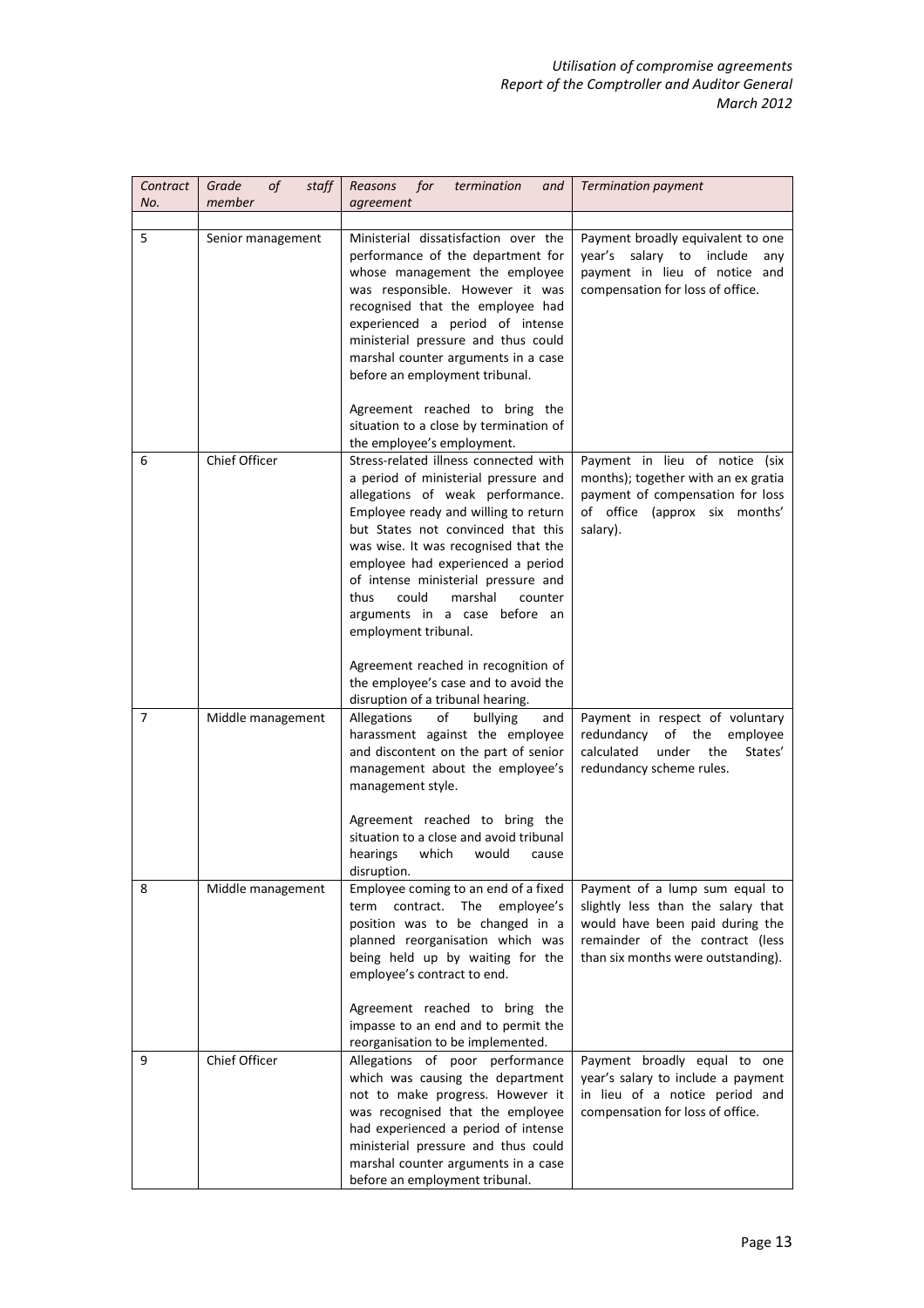| Contract<br>No. | staff<br>οf<br>Grade<br>member | termination<br><i>for</i><br>Reasons<br>and<br>agreement                                                                                                                                                                                          | <b>Termination payment</b>                                                                                                           |
|-----------------|--------------------------------|---------------------------------------------------------------------------------------------------------------------------------------------------------------------------------------------------------------------------------------------------|--------------------------------------------------------------------------------------------------------------------------------------|
|                 |                                |                                                                                                                                                                                                                                                   |                                                                                                                                      |
|                 |                                | Agreement reached to bring the<br>situation to a close especially in the<br>light of the difficulty of any potential<br>tribunal hearings.                                                                                                        |                                                                                                                                      |
| 10              | Middle management              | staffing<br>Changes in<br>of<br>the<br>department changed<br>the<br>circumstances of the employee's<br>employment. Opportunities to use<br>employee became more limited.<br>Agreement reached to resolve the<br>difficulty through termination of | Payment broadly equivalent to one<br>year's salary to include a payment<br>in lieu of notice and compensation<br>for loss of office. |
|                 |                                | employment.                                                                                                                                                                                                                                       |                                                                                                                                      |

#### **Observations**

27. This summary of the circumstances of the cases covered by the review supports the following observations:

### Relationships with Ministers

- 28. Difficulties in relationships with Ministers appear a common factor in the cases concerning Chief Officers. This may seem unsurprising. It cannot be wrong that Ministers express dissatisfaction with poor departmental performance or argue robustly for policies that they believe are in the Island's best interest. In this light, coping with political pressure is a necessary part of a Chief Officer's role.
- 29. However, the evidence of these cases suggests that what might be acceptable political pressure can easily become unreasonable pressure and in a number of these cases did become unreasonable pressure. In a number of cases, this may have reached a point at which there was no mutual respect between the Chief Officer and Minister.
- 30. This is unsatisfactory for a number of reasons. It cannot be conducive to the proper conduct of the States' business if policy discussions take place in an atmosphere of distrust. There are bound to be disagreements from time to time. That is unexceptionable. What matters is that disagreements can be argued and resolved in as rational a manner as possible. These cases suggest that the arrangements to secure this outcome are not working reliably.
- 31. Moreover, if relationships between Ministers and Chief Officers become abusive, they will in due course affect the general culture of a department. Staff who believe their efforts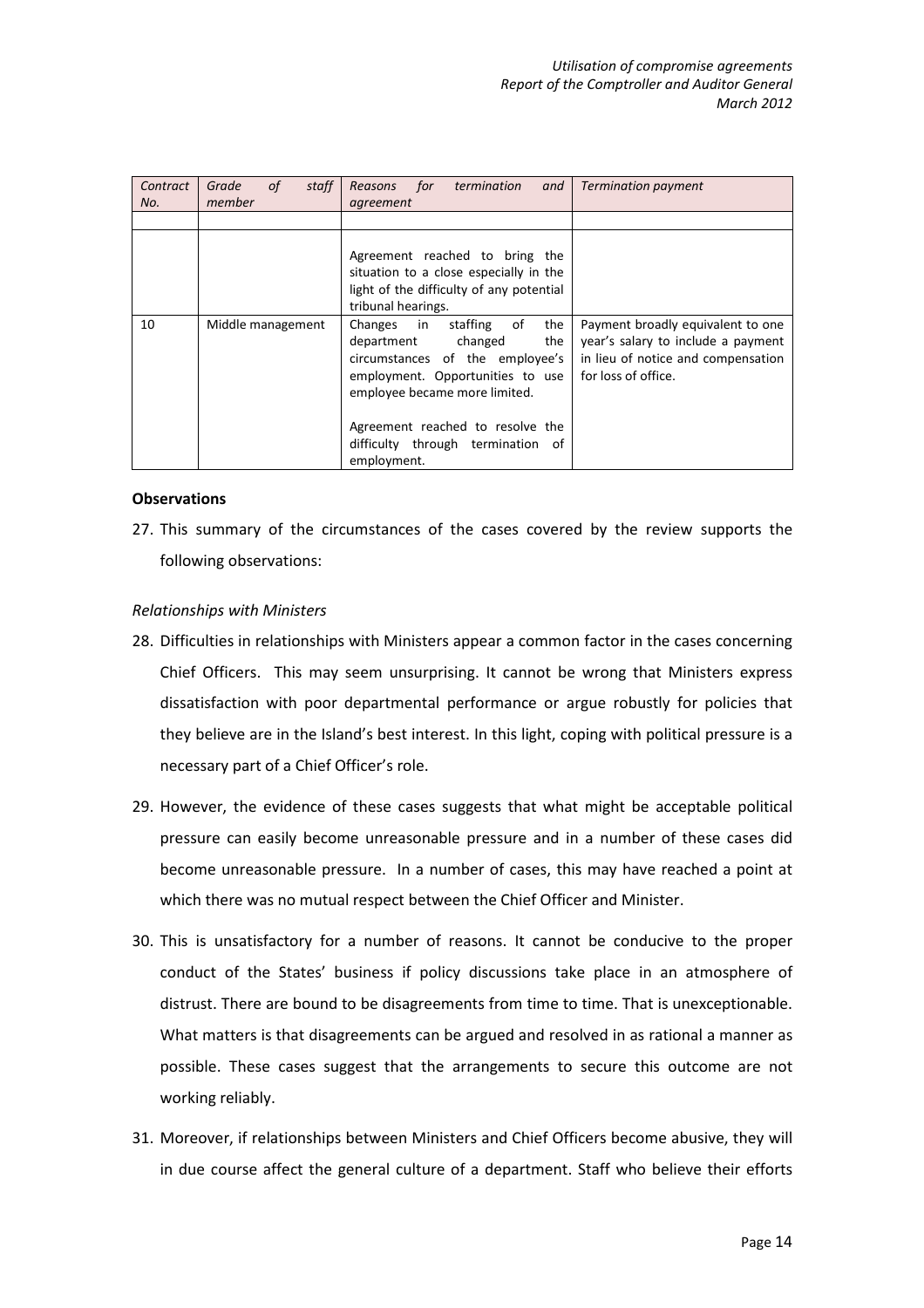will be abused will tend to manage their personal risks, and limit their personal exposures. The risk is that a department will tend to under-promise and under-achieve because of the risk of trying to over-achieve.

32. The States' Code of Ministerial Conduct is surprisingly silent on the way in which Ministers should conduct their relationships with Chief Officers although codes in other jurisdictions<sup>4</sup> provide guidance on how these relationships should be conducted. It may be appropriate for the States to re-consider the existing code.

# Recommendation

Consideration should be given to the development of the Code of Conduct for Ministers to deal explicitly with the relationship between Ministers and officers, taking appropriate account of the guidance currently available in other jurisdictions.

# Oversight of relationships with Ministers

33. The mere introduction of guidance will not of itself do more than influence behaviour. Problems are likely still to arise from time to time. The cases covered by the review suggest not only that problems occur but also that there is no reliable process for spotting problems as they arise and for ensuring that attempts are made to mediate solutions. This seems a gap in the existing arrangements which might usefully be filled.

# Recommendation

Consideration should be given to establishing arrangements for independent oversight of the relationships between Ministers and officers.

# Scale of payments

34. There is some evidence from the agreements that were covered by the review, that the payments for which the agreements provide are assessed in the light of the circumstances of each agreement: i.e. there is no standard amount of compensation that is thought appropriate to every case. As can be seen from the summary set out above, in one instance no compensation was paid at all on the grounds that the employee's performance had been unsatisfactory and amounts varied in other cases. This is as it should be.

# Performance management

- 35. It is evident from the cases covered by the review that the States' systems for monitoring and reviewing the performance of staff are not being followed consistently. In a number of
- $\overline{a}$ 4

For example see the 'The Government Code' published by the Isle of Man Government.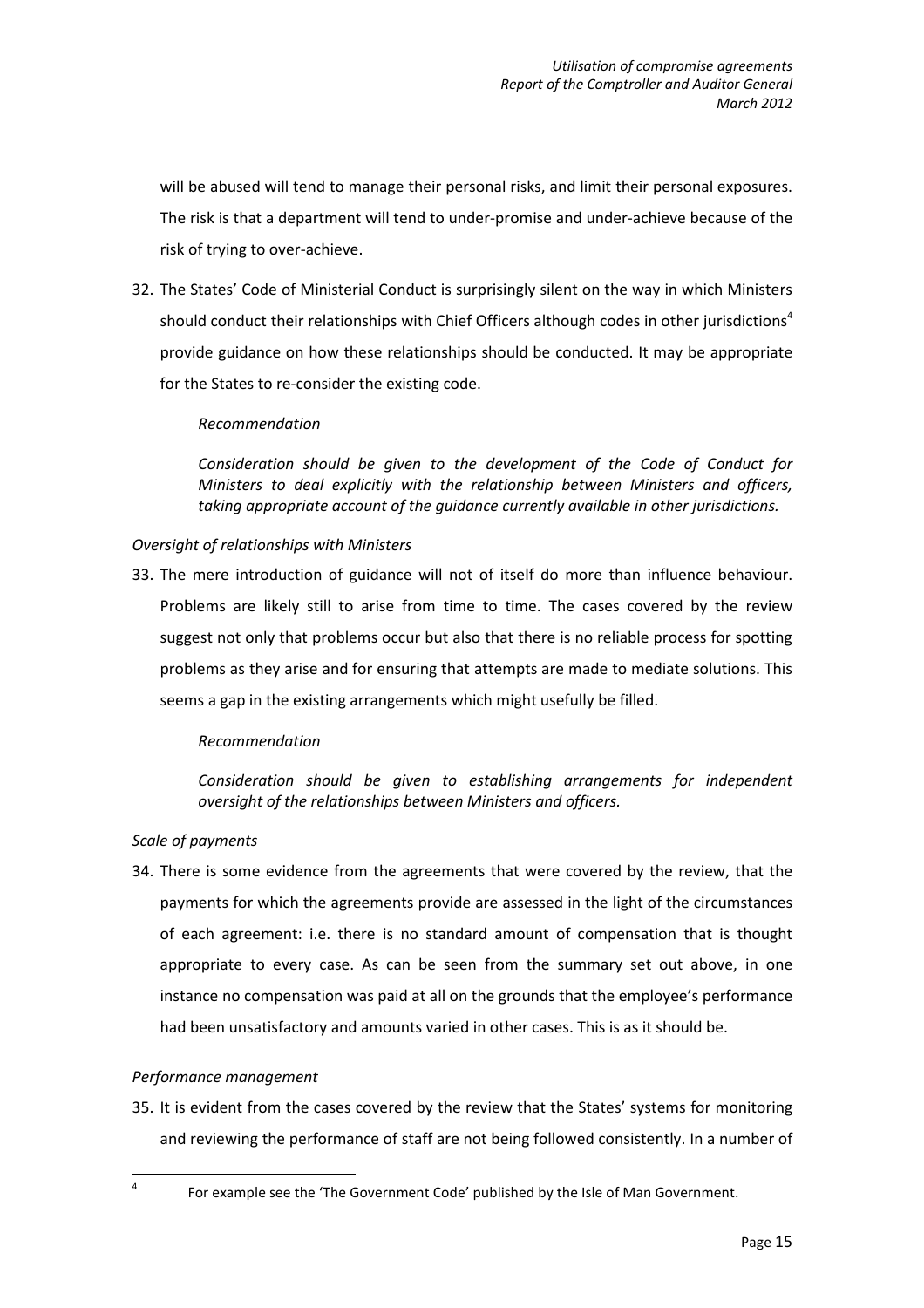the cases, this resulted in staff not being given clear messages about weaknesses in performance and in problems not being identified at a stage when they could possibly have been resolved. In the cases covered by the review, the outcome was that the States expected that providing proof that an employee had been warned of poor performance would be difficult.

36. These observations are consistent with anecdotal evidence of poor performance management within the States, and the evidence of staff surveys. It is not satisfactory that the States appear to be an organisation in which good and poor performance are not consistently recognised.

# Recommendation

Consideration should be given to reinforcing the importance of performance management and to ways of eliminating the behaviours which impede effective performance management.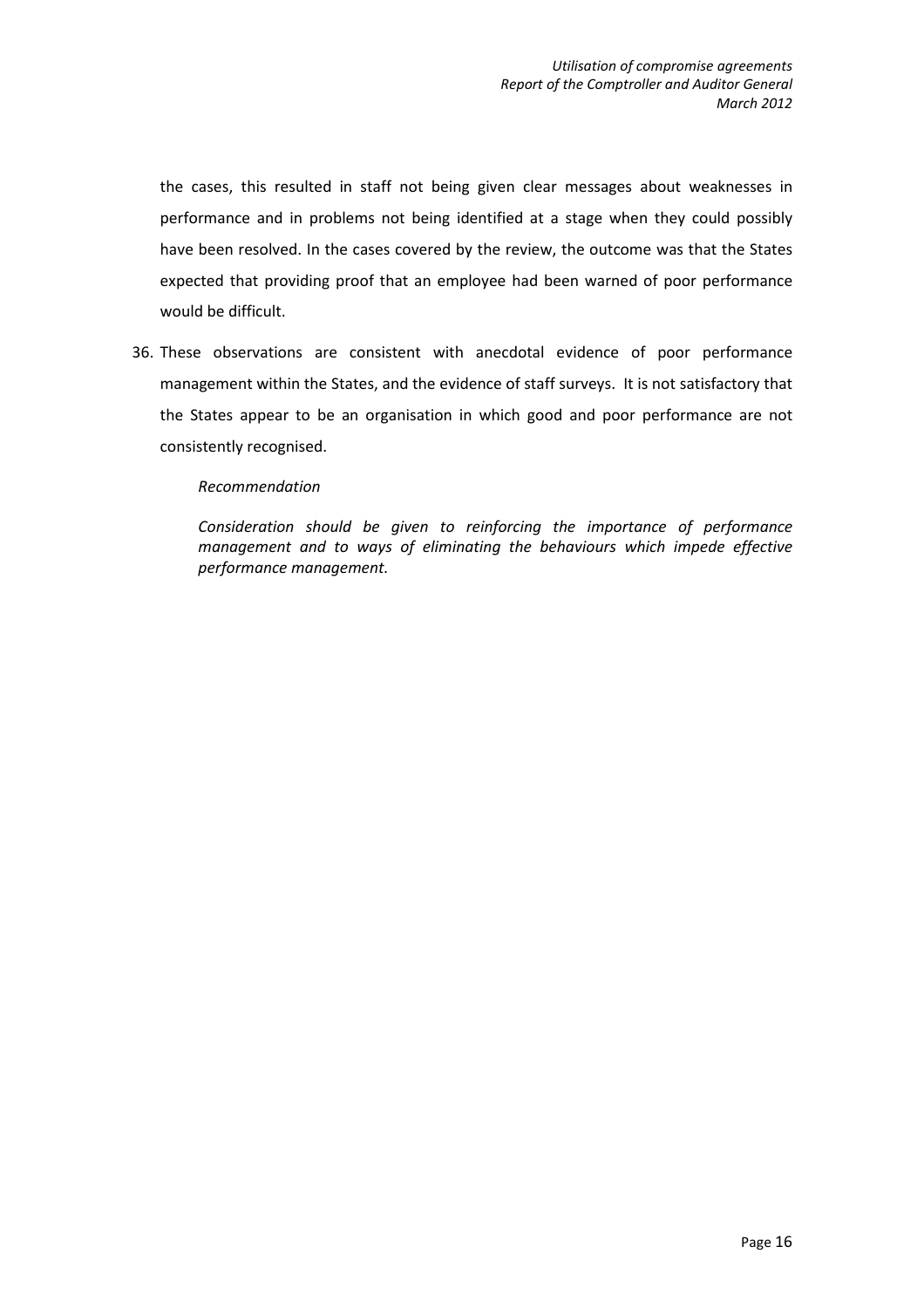### SECTION FIVE – APPROVAL OF COMPROMISE AGREEMENTS

#### Introduction

37. The process set out in the Chief Minister's recent statement obviously did not apply to the compromise agreements covered by this paper: it did not exist. However, for agreements to be signed and payments to be made, it was necessary for some process to be followed. In this Section of the report, I will set out my findings on the extent to which what was done in the past met the requirements of the new process that has now been proposed.

#### Findings

38. My findings in respect of the process by which these agreements were are as follows:

- (1) in no instance was a formal business case prepared that justified the compromise agreement.
- (2) in a small number of cases, the relevant Chief Officer had prepared a formal record of the basis on which entering into the compromise agreement and the resulting payment had been justified.
- (3) in every case, it was possible to infer from the filed documents the nature of the justification for the agreement and the resulting payment.
- (4) in every case involving a Chief Officer, it was evident from the file that appropriate ministerial approval had been given for the agreements to be made and implemented.
- (5) in every case not involving a Chief Officer, it was evident from the file that the payment made under the agreement fell within the parameters set out in the recent statement by the Chief Minister.
- (6) in every case, the form of the agreement had been the subject of legal advice obtained either from a firm of lawyers or from the Jersey Arbitration and Conciliation Service.
- (7) in every case, it was evident from the file that the former employee concerned had received separate legal advice on the proposed agreement.
- (8) reporting of agreements to the States Employment Board was not consistent: most of the agreements covered by the review were not reported to the Board.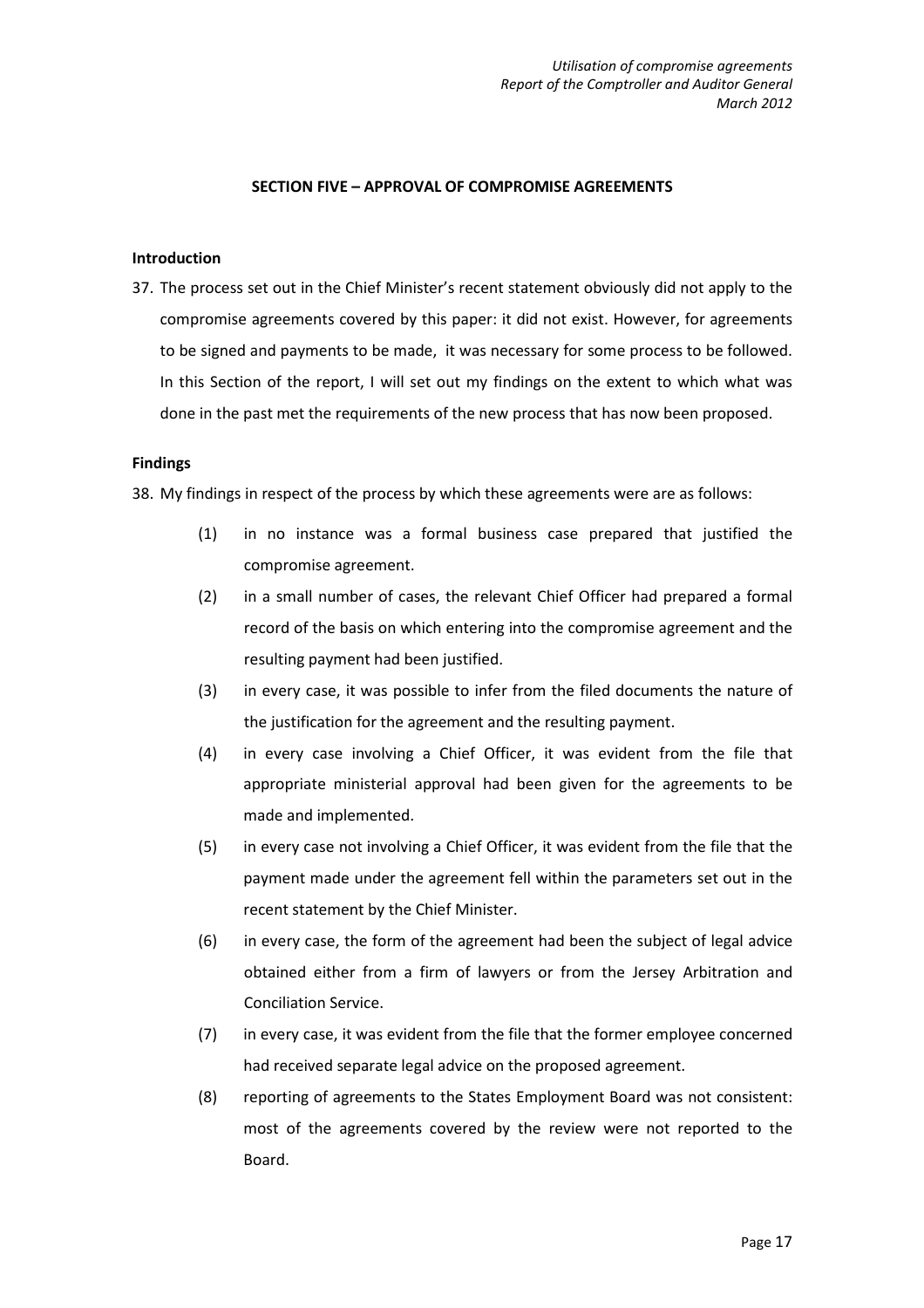#### **Observations**

- 39. The agreements covered by the review and the circumstances in which they arose provide an insight into some aspects of the state of human resource management within the States. They are of course a biased sample since they all arise from a failure to retain the services of an employee for one reason or another: and they must be interpreted accordingly. Yet there may be advantage in reporting all such agreements to the States Employment Board so that the Board is aware of these failures in relationships and what can be learned from them.
- 40. Presumably the Board would then wish to make sure that appropriate actions are being taken on the basis of reports of these cases (and all other reports of the adequacy of the States' human resources management).
- 41. Recommendation
- 42. Consideration should be given to amending the process set out in the Chief Minister's statements so that all compromise agreements entered into by the States are reported to the States Employment Board.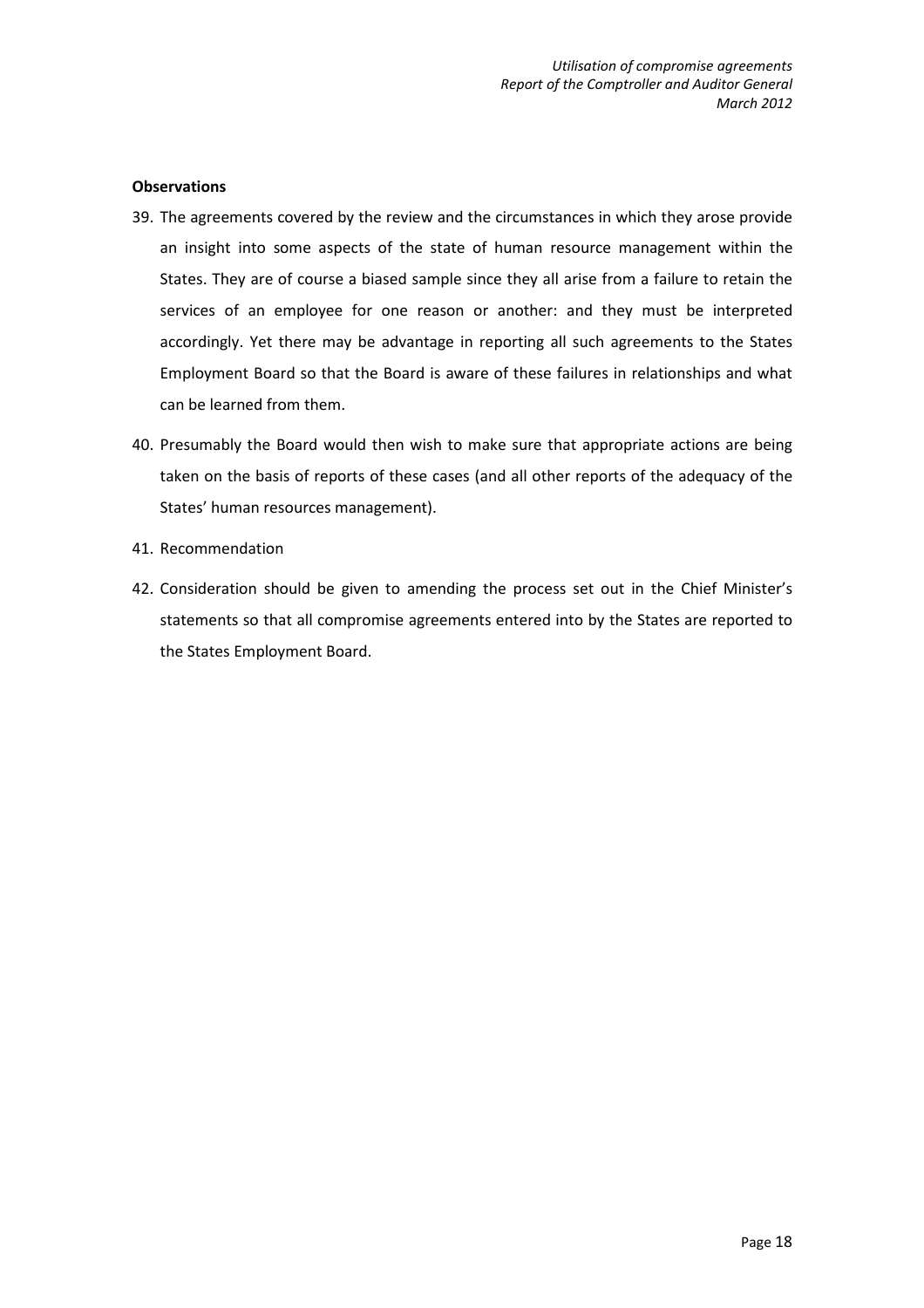### SECTION SIX – COMPANIES IN WHICH THE STATES HAVE A SUBSTANTIAL INTEREST

#### Introduction

- 43. In the interest of completeness, I have enquired into the circumstances in which compromise agreements have been entered into by companies in which the States have substantial interests. These include:
	- (1) Jersey Electricity;
	- (2) JT;
	- (3) Jersey Water;
	- (4) Jersey Post; and
	- (5) Jersey Development Company.

#### Findings

- 44. All of these companies are intended to operate with complete or substantial operational independence of the States of Jersey. In some cases (e.g. Jersey Electricity), the understanding that there should be operational independence is supported by the company's obligations to the Stock Exchange of which the company's shares are listed.
- 45. As such, company decisions in respect of the termination of the employment of a member of staff would be a matter for the company and not for the States. I have received confirmations that in practice this has been the case: i.e. that the States have not been involved in company decisions concerning compromise agreements.
- 46. I have enquired into a number of the compromise agreements into which the companies have entered and confirmed that, in general terms, they have adopted normal market practice which has been generally consistent with the parameters set out for such agreements within the States in the statement made recently by the Chief Minister.
- 47. Each of these companies is subject to the normal requirements for disclosure in annual reports and accounts of information concerning such agreements. I have confirmed that disclosures have been made in those companies' accounts. These disclosures are subject to confirmation by the companies' auditors in the normal course of events.
- 48. In short, as a result of these enquiries, I have uncovered no indication that the companies have failed to comply with best practice in respect of compromise agreements.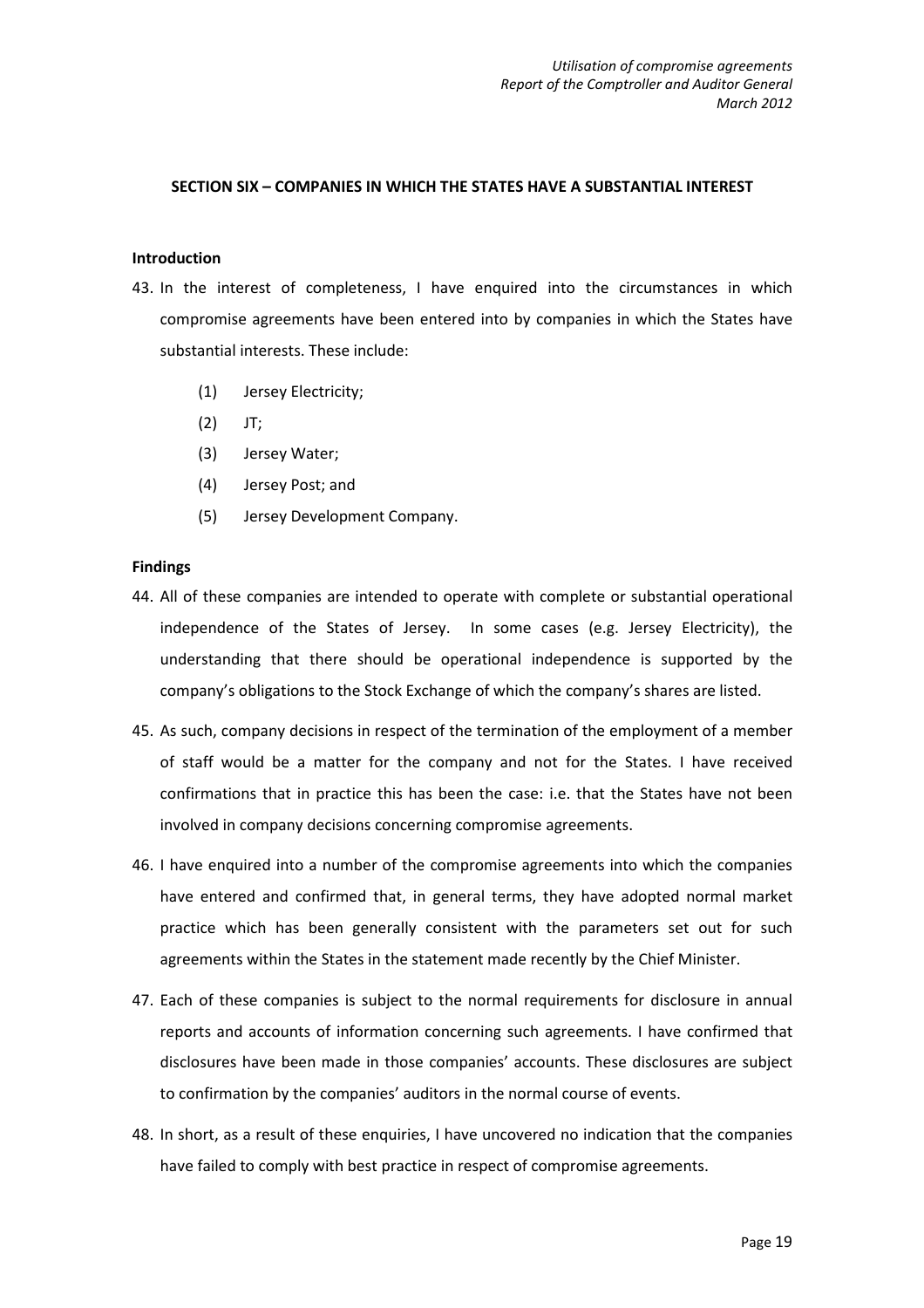### APPENDIX ONE – TERMS OF REFERENCE

- App 1. This review is commissioned in accordance with the powers of the Comptroller & Auditor General as set out in the Public Finance (Jersey) Law 2005 to take place in the light of:
- (1) the public concern over payments known informally as 'golden handshakes' made during recent years to officers leaving the employment of the States, and their related organisations;
- (2) the lack in the public domain of consistent and reliable information about the number and cost of such arrangements;
- (3) the lack in the public domain of reliable information about the mechanism for the approval of such arrangements; and
- (4) the significance to the maintenance of public confidence in the prudent management of such matters by the States of correcting any lack of reliable information.
- App 2. The purpose of the review is to examine:
- (1) the number and amount of 'golden handshake' and any similar payments made by the States and their related organisations (including payments under compromise agreements with senior staff) during recent years;
- (2) the nature of the contracts under which such payments became payable;
- (3) the circumstances in which such payments became payable;
- (4) in each case, the procedure for the negotiation and approval for the payment;
- (5) in each case, the nature of the formal agreement with the officer concerned surrounding the payment;
- (6) evidence for the processes followed in respect of such payments within the public sector of the United Kingdom;
- (7) where appropriate, areas in which the Island's policies and procedures appear inconsistent with the highest standards practised in cognate jurisdictions; and